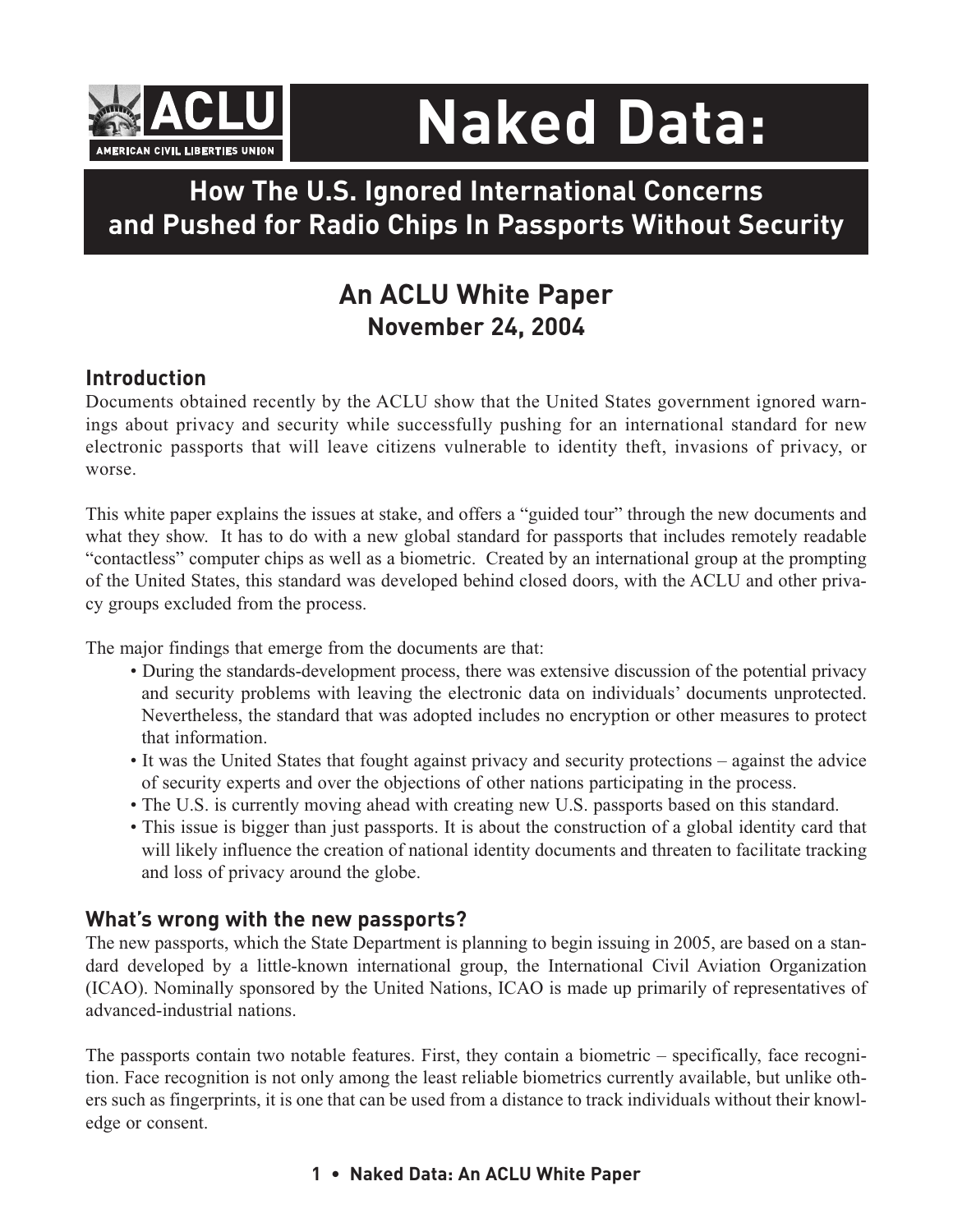Second, the passports will contain RFID (Radio Frequency Identification) tags.<sup>1</sup> RFID tags are tiny computer chips that, when they receive a radio signal from an RFID reader, use the energy of that signal to broadcast the data that they store. This technology is rapidly becoming familiar to Americans through such applications as toll-booth speed passes, building entry key cards, and other "contactless" applications.

The data stored in these radio chips will include all the printed information that is on a U.S. passport, including:

- name
- date of birth
- place of birth (a key to identity theft)
- a digital photograph and a digital face recognition template

RFID chips raise many serious privacy and security issues, especially when placed in identification documents. Those problems include:

#### **1. Skimming**

RFID identity documents raise the prospect that terrorists, identification thieves, government agents, marketers, or anyone else could read our identity from a distance and without our knowledge or participation, a problem known as "skimming." For example:

- A retail store or restaurant might gain the ability to capture the identities of those who walk through a portal.
- An FBI agent could covertly sweep a room to discover who is attending a political meeting, mosque, or gun show.
- A terrorist in a foreign country could take advantage of the devices to single the Americans out of a crowd. In effect, these passports would be painting giant bull's eyes on the backs of all who carry them.

#### **2. Cloning**

In addition to the problem of skimming, it appears that there exists a potential for wrongdoers to engage in "cloning" these passports – skimming the data off of a passport chip, and then copying it in its entirety onto another RFID chip. The data skimmed from a passport could also be used to forge a duplicate of the actual physical passport, since all the information needed to do so, including the subject's photograph, will be stored "free and clear" on the RFID tag.

#### **3. Surveillance and tracking**

The international standard set by ICAO has enormous potential social and political implications that go far beyond passports. What we are witnessing amounts to an effort by the U.S. government and others (whether conscious or not) to leapfrog over the politically untenable idea of adopting a national identity card, and set a course directly toward the creation of a global identity document – or, at least, toward a set of global standards for identity that can be incorporated into a wide variety of national identity documents.

- Once created, these passports will likely become either the template for standardized versions of the driver's license that amount to a de facto National Identity Card, or displace them altogether, thereby advancing government security agencies' perpetual interest in tracking and controlling the movement of citizens.
- Such documents will increasingly be demanded for more and more purposes, not only around the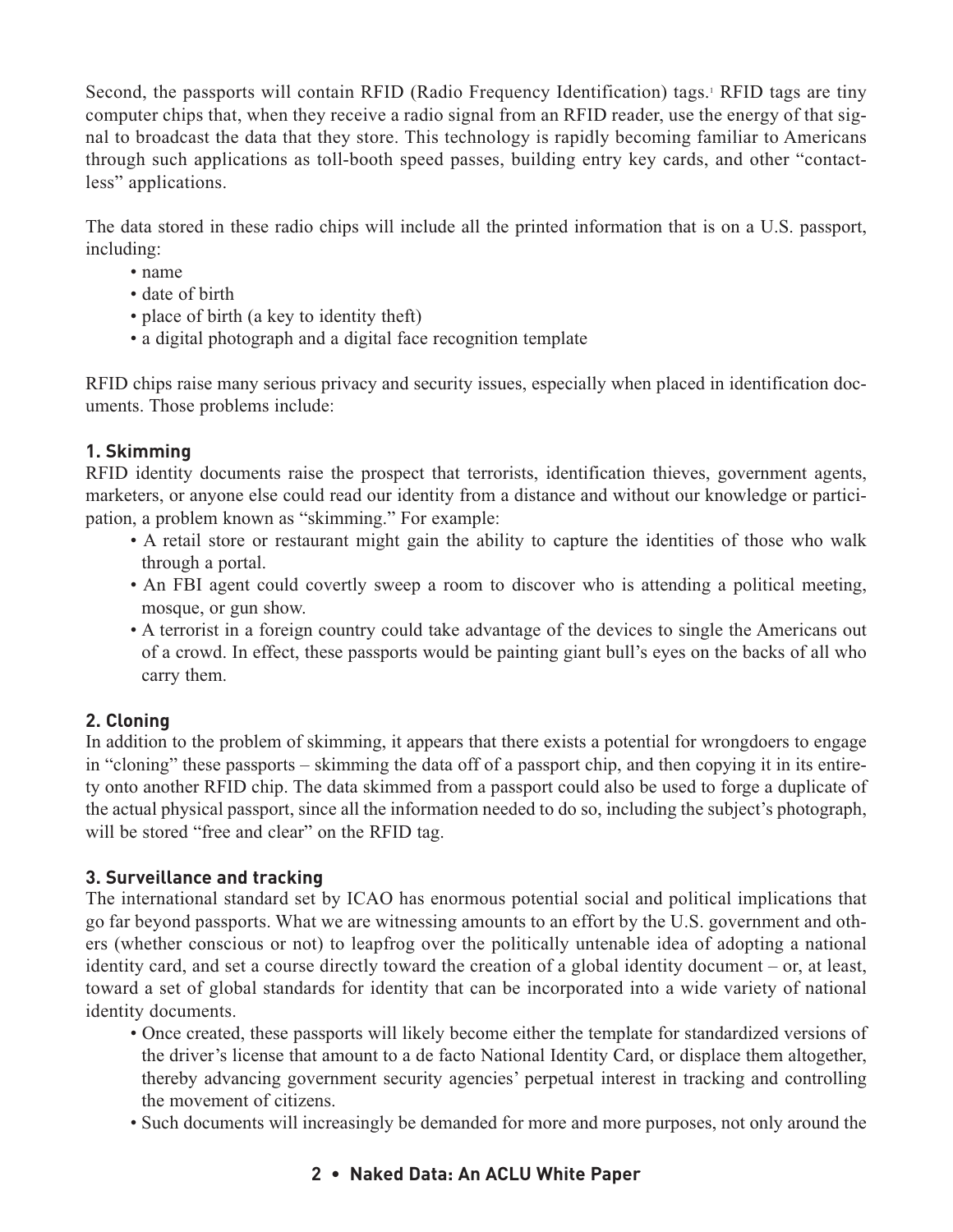world, but domestically as well. Features such as digital signatures would greatly enhance the private sector's tendency to piggyback on the perceived "trust value" of these documents – and the inclusion of a remotely readable RFID chip would make such piggybacking very easy.

• Ultimately, widespread adoption of RFID-enabled identity documents would create the potential for the constant, real-time tracking of individuals. As readers are placed in store doorways and an increasing number of other locations for reasons of security or convenience, individuals will constantly be "registering" with this system, whether they know it or not, creating a truly Orwellian result.

The idea of a global identity card is frightening enough. It is even more galling to learn that the US insisted that these new ID cards be built in the most insecure manner, blocking proposals to protect RFID chips placed in identity documents with security measures that are sufficient to protect the privacy of their bearers.

### **Public input excluded from secretive process**

The remotely readable passports being developed by the United States follow standards set by ICAO for biometric passports, which were developed over a period of months in meetings held around the world. The ACLU and other groups concerned about privacy tried repeatedly to participate in the ICAO process, but were ignored. For example, the ACLU tried but failed to arrange attendance for a representative at a March 2004 meeting held in Cairo. An open letter to the ICAO on privacy concerns over the biometric standards met with no response.<sup>2</sup> And the ACLU wrote to ICAO asking to attend a May 2004 meeting in Montreal, and again received no response.

The ICAO's apparent attitude toward public input is reflected in one memo on an upcoming committee meeting obtained by the ACLU, which instructs its recipients on how to register and notes that "Only those persons registered and receiving a Confirmation of Registration/Acceptance will be permitted access to the meetings." It is not clear why a meeting to create public, global standards should be closed to the public, much less when those standards are for a set of global identity documents that have enormous potential social and political implications that should be of concern to the citizens of all nations.

#### **Security to protect privacy was seriously considered**

The most disturbing revelation in the new documents is that the State Department heard and discussed the privacy and security vulnerabilities of the new passports, and yet played the central role in fighting for – and winning – a standard that lacked any protections.

Although not reflected in the final standard because of U.S. opposition, the documents obtained by the ACLU show that during the process of creating the standard, extensive consideration was given to privacy and personal security concerns, and of potential solutions to these problems.

An example of the consideration initially given to privacy issues is an extensive, 50-page Technical Report on the "Biometrics Deployment of Machine Readable Travel Documents" from May 2003. The report recommends that "Encryption and digital signing be used to protect the data integrity and data privacy."3 It also recommends consideration of "Contactless IC Chips with cryptographic co-processors on board," and notes that "Authenticating users before releasing data from the chip provides confidentiality for the information stored on the chip and it also makes skimming and producing duplicate chips more difficult.4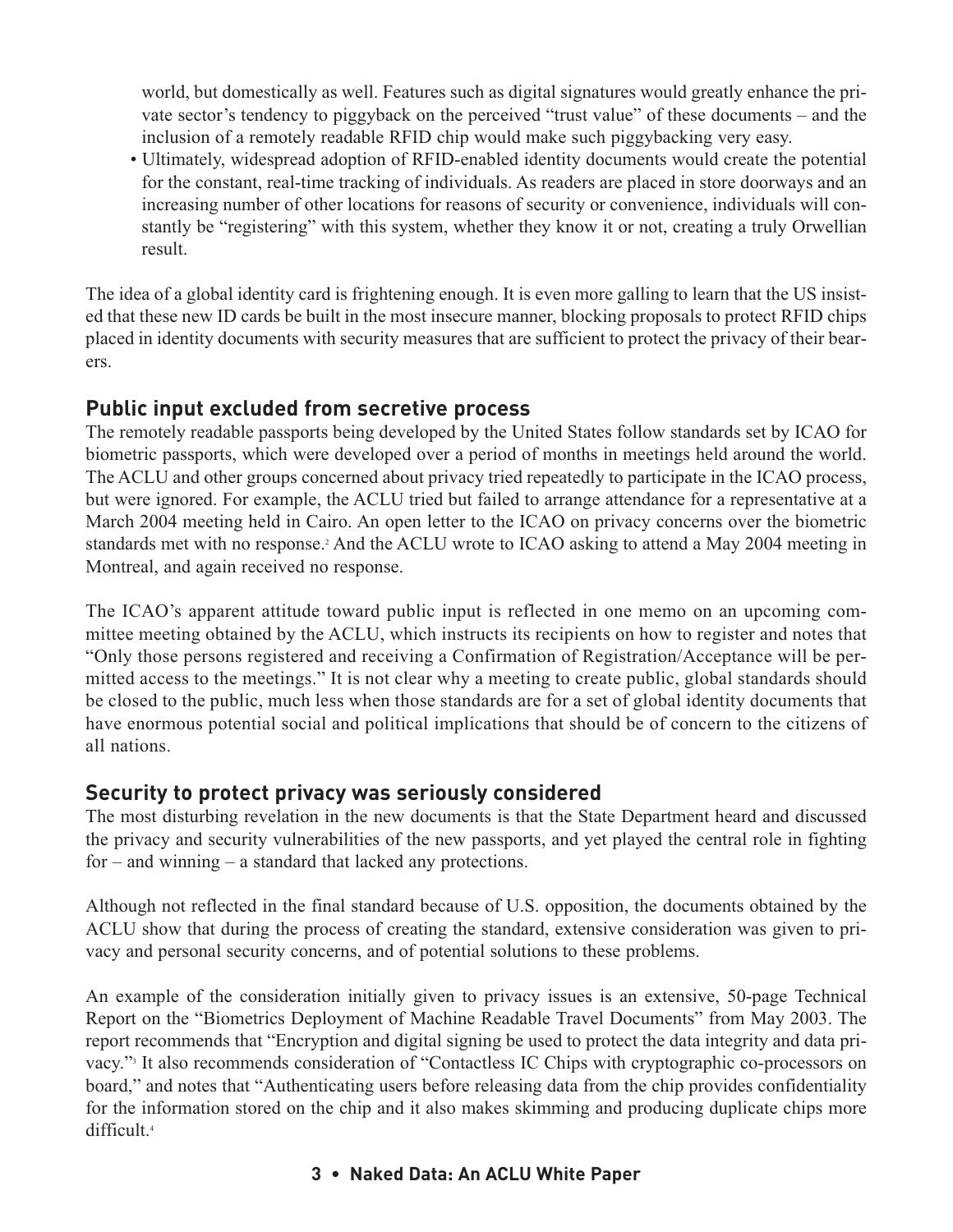The centrality of the privacy issue was also apparent two months later at a July 2003 meeting in London, where ICAO participants met "to explore key issues relating to the introduction and fast-track deployment of globally interoperable machine readable passports."<sup>5</sup> The first day of the conference included meetings with experts from the international banking community to discuss "the securing of the data stored within the IC(s)." And the entire second day of the three-day conference was dedicated to meetings with IT security experts specifically to discuss

the recommendations of the IT security field and the finance community experts present on the most effective way of securing the data to be recorded in Contactless IC(s) used within MRPs [Machine Readable Passports].<sup>6</sup>

The day's agenda indicates that participants were actively considering a "scheme" for protecting the data on passports, and were seeking the counsel of those with experience in setting up such a system. The agenda included:

- An "Overview of relevant experiences in creating and operating schemes designed to protect encoded data while ensuring global access by those authorized to access and use that data (e.g. PKI)." PKI refers to Public Key Infrastructure, a system for implementing encryption and/or digital signatures (see below).
- "Discussion of the issues to be faced by ICAO in setting up a scheme for protecting the data recorded in the Contactless IC(s) integrated into MRTDs while allowing the data to be accessed and confirmed as authentic and unchanged by a Receiving State."<sup>7</sup>

A slide presentation on the first day of the meeting by security experts with the smart-card vendor Gemplus International seemed to further reinforce the importance of security for participants. Declaring that "Privacy management is a key point in such a program," and the prevention of identity theft a primary goal, $\epsilon$  they mentioned several ideas, including:

- Setting the system up so that "the user would get the right to check all access (authorized or not)." That way, data would be "exchanged only with trusted terminal (mutual authentication)."
- "Another approach could be the integration of a mechanical button in the contactless layer to release the transmission data, case by case, and under user control."9

The Gemplus experts also noted that with regards to skimming, "The specification recommends a distance of 0 to 10cm but we have to be precise [about] the maximum characteristics and measure conditions for the system reader. In fact, it's always possible to 'boost' an unauthorized reader to capture data at 20cm or more for example."10 In fact, initial tests of the technology now being prepared for use in U.S. passports found that the data could be read from as far away as 30 feet.<sup>11</sup>

Another idea for securing the privacy of the passport data was mentioned in an "e-Passports Task Force" agenda document the following month. That was to use the printed "machine-readable zone" (MRZ) on the passport to encrypt the data on the chip. In other words, a printed bar code on the inside of the passport would contain a code that would be needed to unlock the data on the RFID chip. That would make it impossible to understand to data on the chip without visual access to the printed passport.

#### **The United States weighs in**

None of these concerns or the ideas for addressing them, however, were acted upon, chiefly because of opposition from the U.S. government. Despite all the evidence that was presented, and discussion that took place on the gaping security and privacy holes that an unprotected RFID chip would bring, the U.S. position is clearly reflected in a number of the documents.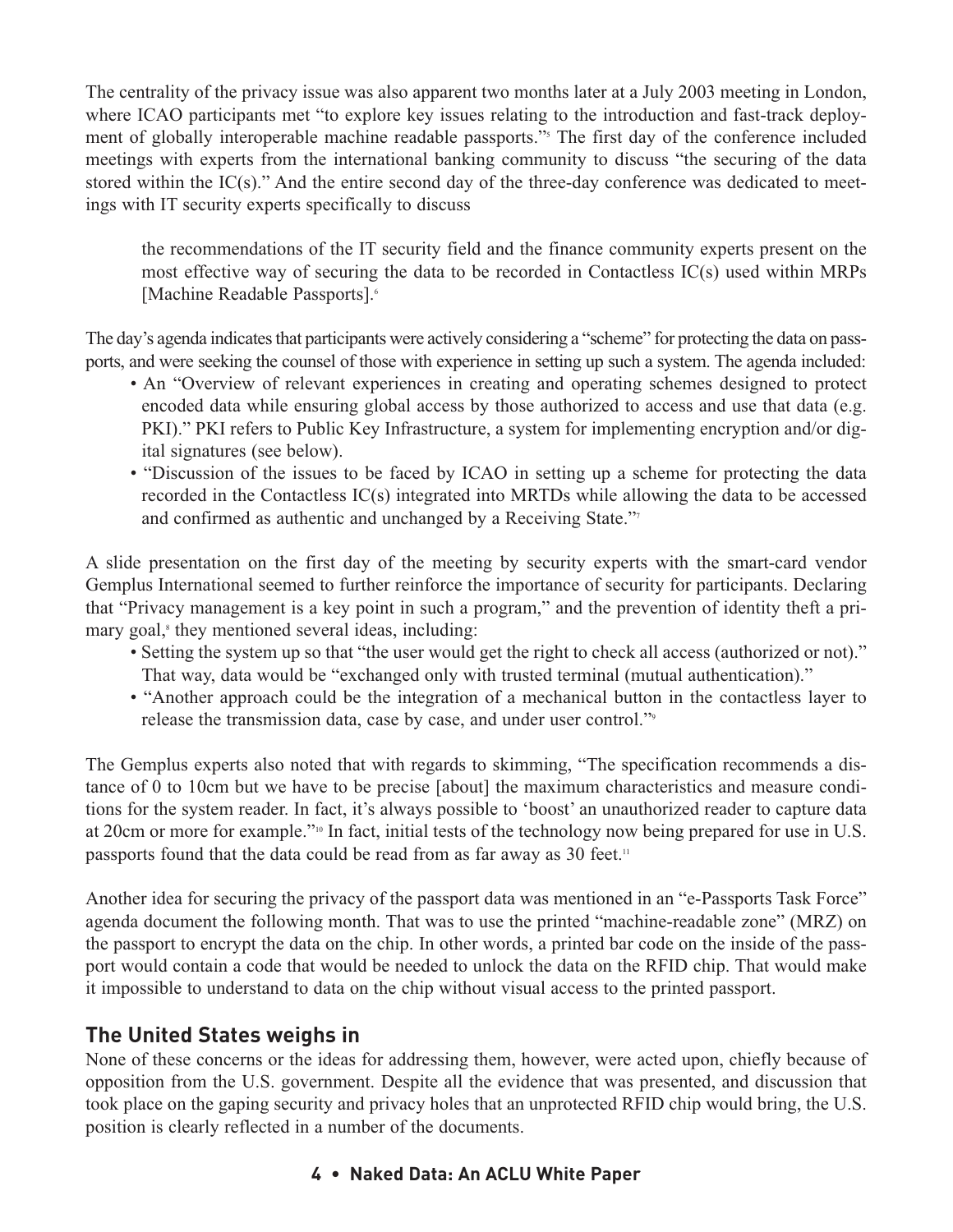A State Department memo drafted in August 2003, for example, contains a clear statement of US policy on skimming and RFIDs. On the need for encrypting data, the memo reads:

US position: Data written to chip and data exchanged between a reader and a passport will be free and clear without the need for encryption. DHS [Department of Homeland Security] concurs with this position.

On Data skimming:

U.S. Position: There is little risk here since we plan to store only currently collected data and a facial image which are already stored visibly on the passport. In order to facilitate travel through automated boarder crossing gates, the US will recommend against the use of pins or other methods that might be required to unlock a chip for reading. DHS concurs with this position."<sup>12</sup>

This U.S. position was reiterated in an October 2003 document on IC Embedded Passport PKI Requirements," which also systematically rejected the proposed security solutions that had been discussed:

- "Is Encryption Required? The U.S. position is that the data and communication should not be encrypted."
- "Use of MRZ as part of an electronic security scheme. The U.S. position is that the MRZ should not be used for this purpose."
- "Is terminal authentication required? The U.S. position is that terminal authentication should not be required. As the U.S. chip will be a write once device and the information will be free and clear, there is no current need for authentication."13

In fact, the only security protection of any kind supported by the United States (and incorporated into the ICAO standard) was a "digital signature" for the passports. The digital signature serves as an electronic "seal" based on an encrypted "hash" (a code generated from the data in the RFID chip) that is included on the chip. If even a single bit of the data on the chip is altered, the hash will no longer match the data, and the data will be revealed as having been altered from the original. But the digital signature is only used to detect alterations to the data in a passport; *it does nothing to protect the passport's content from being openly read and copied.* 

While the digital signature protects the interests of the government in not allowing citizens to tamper with their passports, the interests of individuals (in not being tracked or having their identity revealed or stolen) are left utterly unprotected, and indeed far more exposed than ever before. As one State Department document bluntly put it, data can "be read by anyone who chooses to invest in the infrastructure to do so."<sup>14</sup>

And even a robust digital signature scheme does nothing to prevent another apparent vulnerability of passport RFIDs: the copying or "cloning" of a passport, computer chip and all. The U.S. breezily ignored this concern as well. "Concerns over chip copying were raised," a State Department report noted dismissively, "and the probability of such an event (low in the US position) discussed."15

## **Opposition from other countries**

The U.S. stance on these issues was not greeted without resistance by the representatives of other nations. "Other countries (most notably Germany) maintain that they need to address skimming before moving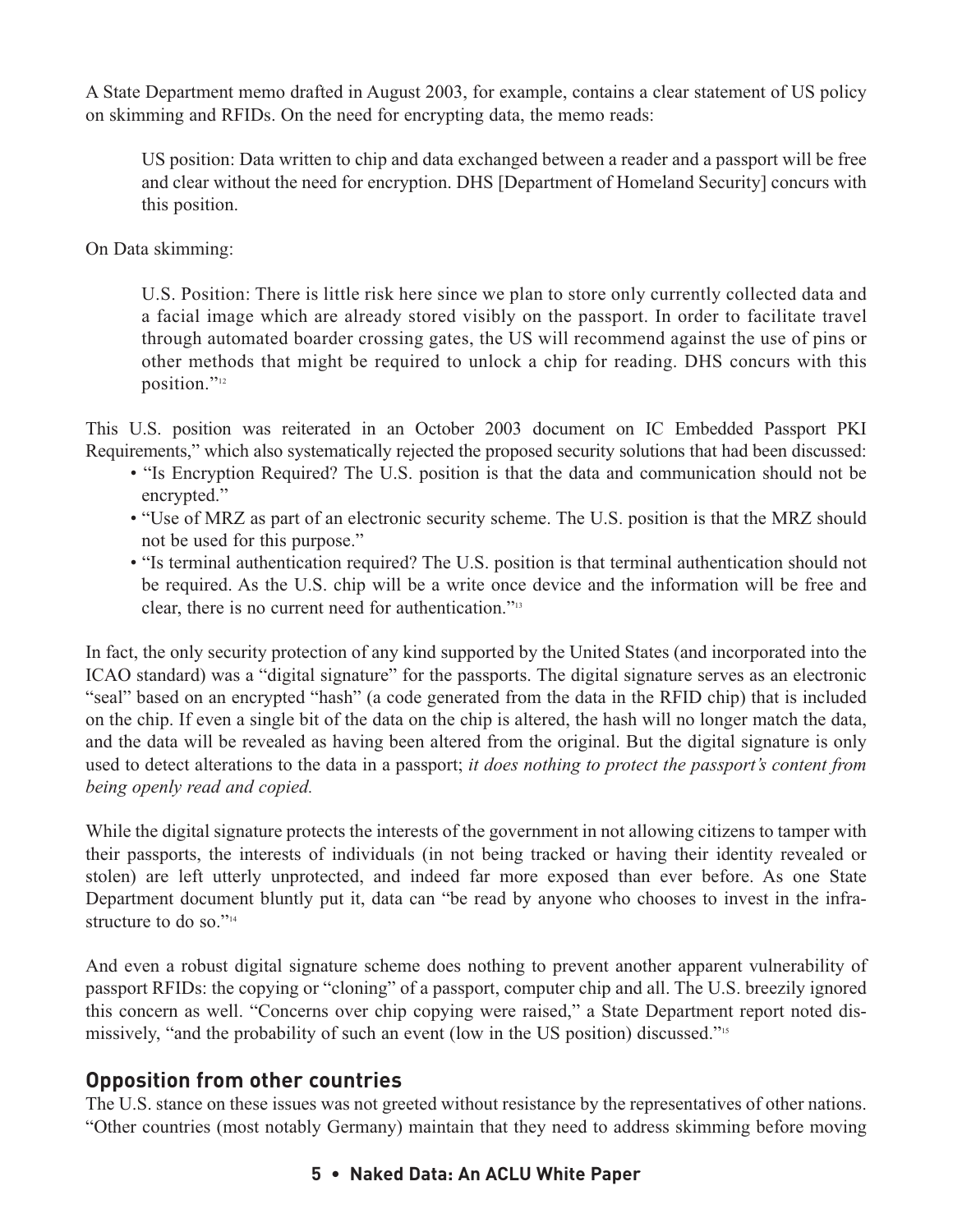forward," according to a summary of a September 2003 ICAO working group meeting. "UK, Canada, and The Netherlands also presented concerns about skimming." Another U.S. official, reporting on another meeting the same month, wrote that

Privacy is a big issue and several countries, led by the Germans, objected to the concept of a contact less chip that is "open". Instead they insist that there be some mechanism, such as using a PIN or reading the MRZ before data could be extracted from the chip. Since there was no agreement (we objected) it was determined that it will be an option.<sup>16</sup>

Unintentionally confirming the importance of institutionalizing privacy rights in the form of national privacy commissioners (a step that every advanced-industrial nation except the United States has taken), a U.S. official noted that "European nations seemed intent upon being able to show their privacy commissioners that they had taken reasonable steps to thwart skimming. Canada stated that it 'could not support doing nothing to address the issue of skimming.'"17 Nevertheless, in a testament to the continuing power of the United States in international forums, that is exactly what the ICAO did to address the issue of skimming: nothing.

## **Conclusion**

The documents obtained by the ACLU clearly demonstrate how international and expert concerns about the security and privacy of computer-enhanced passports were pushed aside by the United States. This at a time:

- When identity theft is at an all-time high
- When resentment of the United States, and potential interest in targeting Americans in terrorist attacks, may be at an historical high
- When "there is already a large body of technical knowledge" on attacking smart cards, as one banking industry representative told ICAO,<sup>18</sup> and when technical knowledge about RFID chips is certain to be democratized around the globe.
- When we are witnessing an explosion of interconnected new technologies for tracking and surveillance that threaten to change the core nature of modern life.19

ICAO's push for "the introduction and fast-track deployment of globally interoperable machine readable passports" got its original impetus from the United States, and as we have seen, the U.S. played a decisive role in shaping a standard that includes no security protections to preserve privacy. No American should believe that in adopting these passports their government is merely complying good-naturedly with an international consensus. If anything, ICAO is a phony fig-leaf for a truly American policy, and represents a successful U.S. effort to export that policy around the world.20

Because citizen input and groups such as the ACLU were excluded from the process of developing these passports, the newly obtained State Department documents represent our only window into what took place during that process. Unfortunately, it is a very disturbing picture. The State Department must release all documents related to this passport so that the public can gain an accurate, full picture of these passports and the decisions that went into making them, and include the public in further discussions, both at national and international level, about how these problems can be remedied.